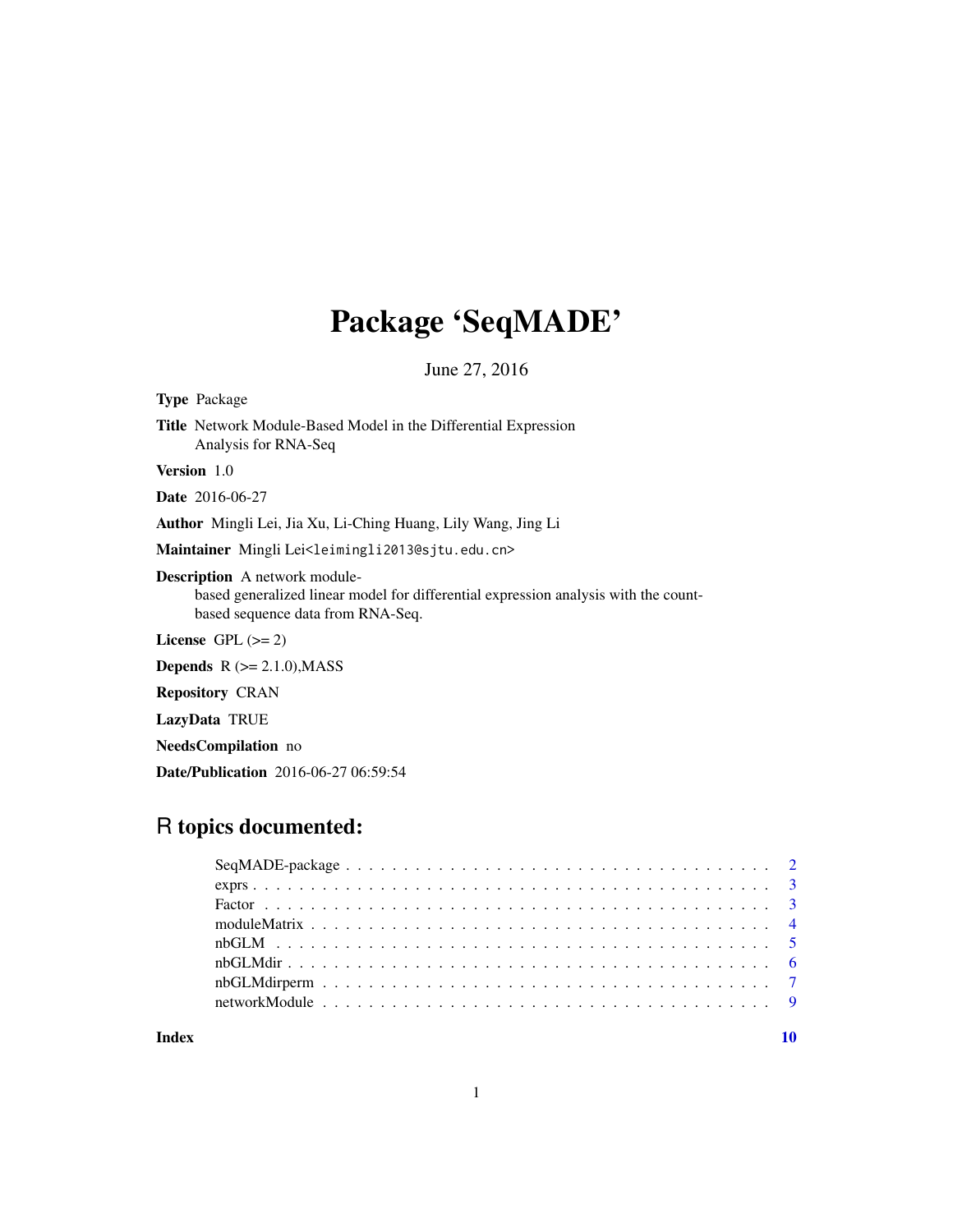<span id="page-1-0"></span>SeqMADE-package *Network Module-Based Model in the Differential Expression Analysis for RNA-Seq*

#### Description

A network module-based generalized linear model for differential expression analysis with the count-based sequence data from RNA-Seq.

## Details

| Package:  | SeqMADE    |
|-----------|------------|
| Type:     | Package    |
| Version:  | 1.0        |
| Date:     | 2016-06-27 |
| License:  | GPL(>2)    |
| LazyLoad: | yes        |

The main functions in this package are [Factor](#page-2-1) A function of constructing the Group variables, Direction variables, and the Count variables, [moduleMatrix](#page-3-1) a function of constructing the modulematrix for all the modules, [nbGLM](#page-4-1) Identify differential expression modules based on the GLM method using Group and Module variables, [nbGLMdir](#page-5-1) Identify differential expression modules based on the Generalized Linear Model(GLM) using Group, Module and Direction variables, and [nbGLMdirperm](#page-6-1) Identify differential expression modules based on the GLM method by shuffling the phenotypic variables.

## Author(s)

Mingli Lei, Jia Xu, Li-Ching Huang, Lily Wang, Jing Li Maintainer: Mingli Lei<leimingli2013@sjtu.edu.cn>

#### References

Xu, J., Wang, L. and Li, J. (2014) Biological network module-based model for the analysis of differential expression in shotgun proteomics, J Proteome Res, 13, 5743-5750.

#### See Also

 $glm(),lm()$ 

## Examples

```
data(exprs)
data(networkModule)
case <- c("A1","A2","A3","A4","A5","A6","A7")
control <- c("B1","B2","B3","B4","B5","B6","B7")
factors <- Factor(exprs,case,control)
```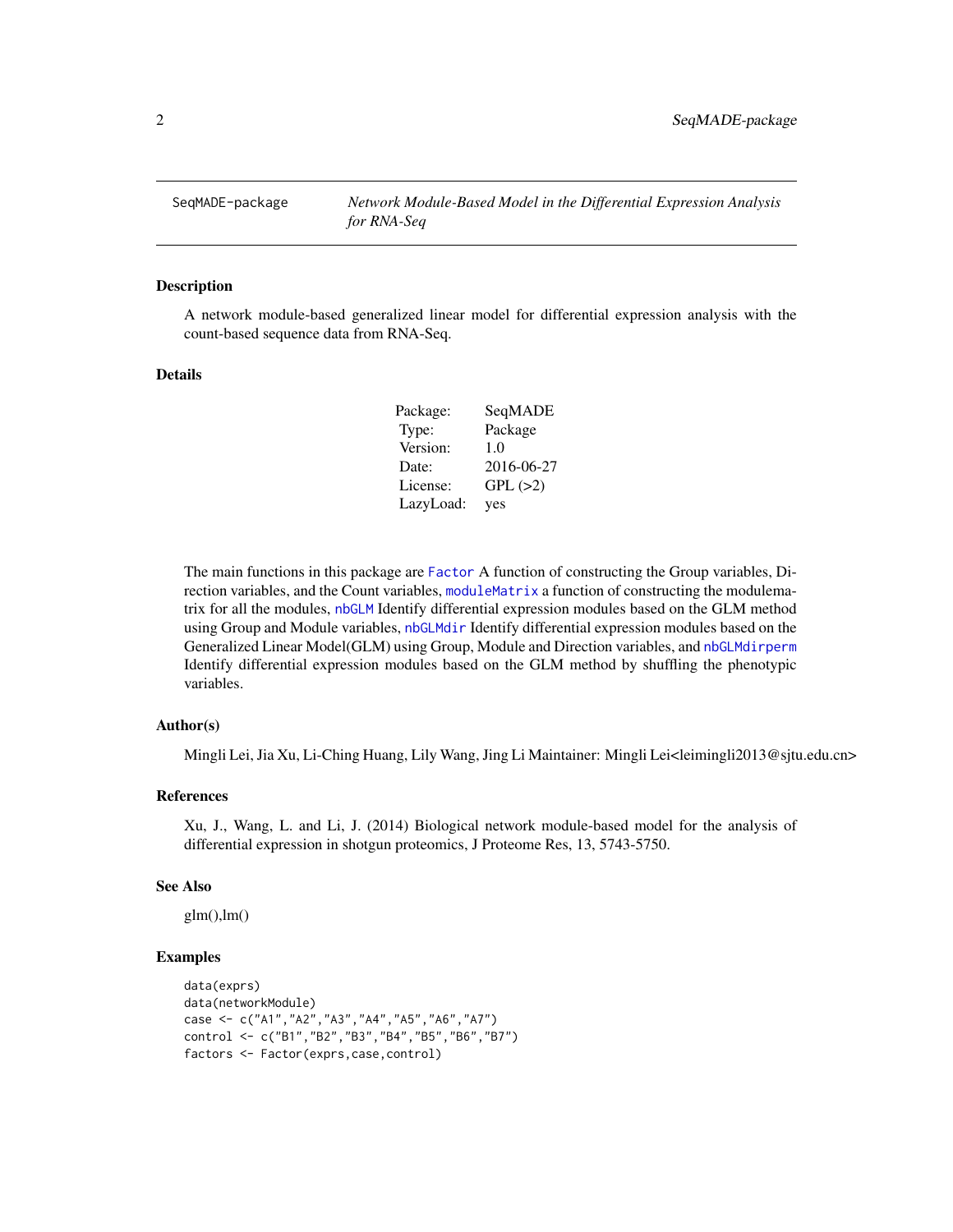#### <span id="page-2-0"></span>exprs 3

```
modulematrix <- moduleMatrix(exprs,networkModule)
Result1<- nbGLM(factors,14,networkModule,modulematrix,distribution="NB")
Result2<- nbGLMdir(factors,14,networkModule,modulematrix,distribution="NB")
Result3<- nbGLMdirperm(exprs, case, control, factors, networkModule,
                       modulematrix,10,distribution="NB")
```
exprs *Gene Expression Dataset*

#### Description

Gene expression dataset, containing 100 genes and 14 samples(7 case and 7 control respectively).

#### Usage

data(exprs)

## Details

In this dataset, there are 100 genes and 14 samples which consist of the expression dataset, in which 7 samples are in case groups and other 7 samples are in control groups.

## Author(s)

Mingli Lei

## Examples

data(exprs)

<span id="page-2-1"></span>Factor *Construction of Variable Factors*

## Description

A function of constructing the Group variables, Direction variables, and the Count variables.

#### Usage

```
Factor(exprs, case, control)
```
## Arguments

| exprs   | exprs is a data frame or matrix for two groups or conditions, with rows as vari-<br>ables (genes) and columns as samples. |
|---------|---------------------------------------------------------------------------------------------------------------------------|
| case    | case is the sample names in case groups.                                                                                  |
| control | control is the sample names in control groups.                                                                            |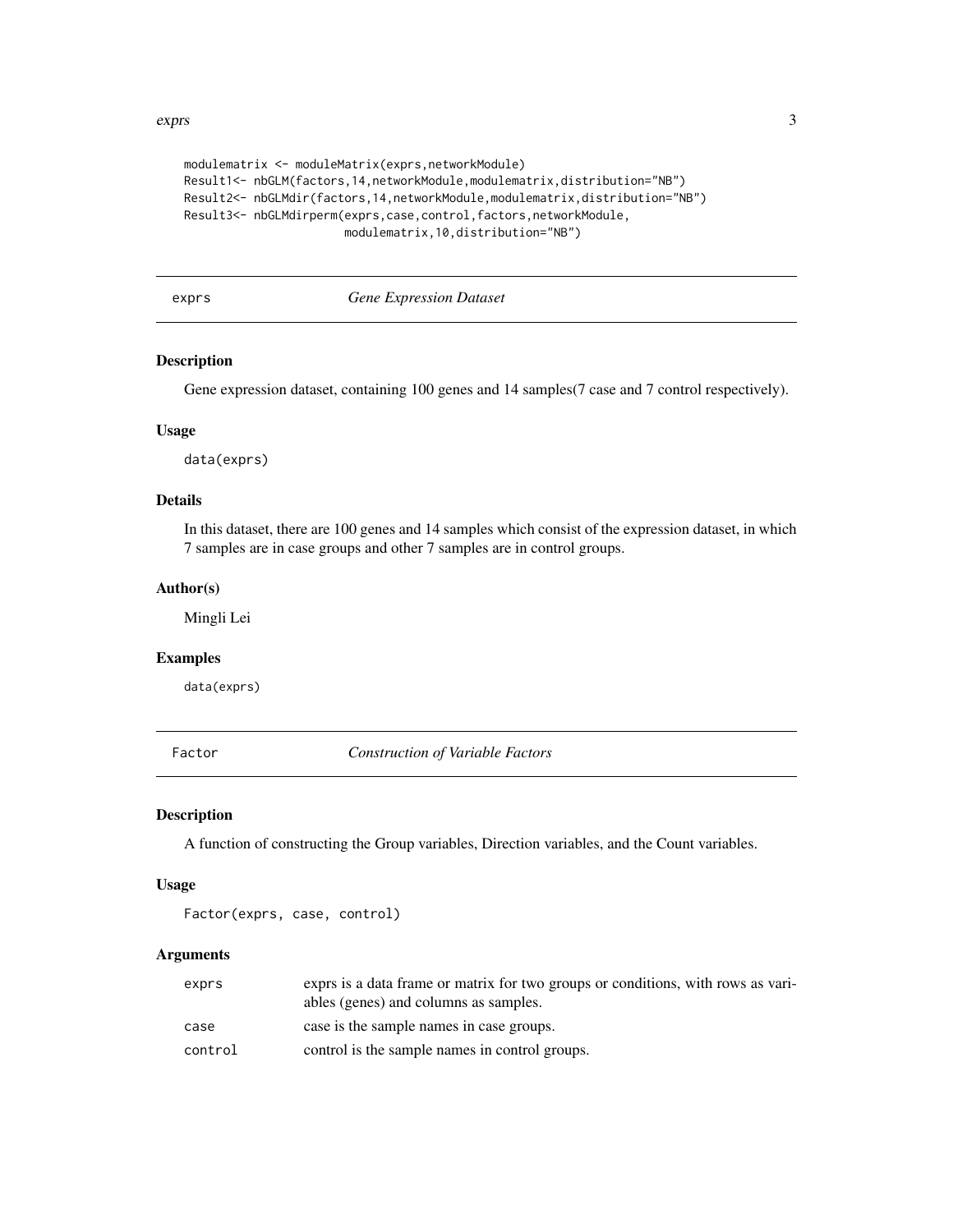## Details

Two indicator variables Group and Direction corresponding to the different groups and the direction of the gene expression changes in the context of an RNA-Seq experiment, respectively. And in this part, 1 represents that a gene belongs to case group or up-regulated and 0 represents a gene belongs to control group or down-regulated. Besides, Count variables are the expression value in different samples for genes.

## Value

| Count     | The gene expression count values.                                                      |
|-----------|----------------------------------------------------------------------------------------|
| Group     | The indicator variables represent that whether a gene belongs to case group or<br>not. |
| Direction | The indicator variables represent that a gene is up-regulated or down-regulated.       |

#### Author(s)

Mingli Lei, Jia Xu, Li-Ching Huang, Lily Wang, Jing Li

## Examples

```
data(exprs)
case <- c("A1","A2","A3","A4","A5","A6","A7")
control <- c("B1","B2","B3","B4","B5","B6","B7")
factors <- Factor(exprs, case, control)
```
<span id="page-3-1"></span>moduleMatrix *Modulematrix Construction*

## Description

A function of constructing the modulematrix for the modules was used to indicate whether genes belong to a given module or not.

## Usage

```
moduleMatrix(exprs, networkModule)
```
## Arguments

| exprs         | exprs is a data frame or matrix for two groups or conditions, with rows as vari-<br>ables (genes) and columns as samples                                                                                |
|---------------|---------------------------------------------------------------------------------------------------------------------------------------------------------------------------------------------------------|
| networkModule | NetworkModule is the gene sets or modules in the biological network or metabolic<br>pathway, with the 1th column as the module names and the 2th columnn as the<br>gene symbols constituting the module |

<span id="page-3-0"></span>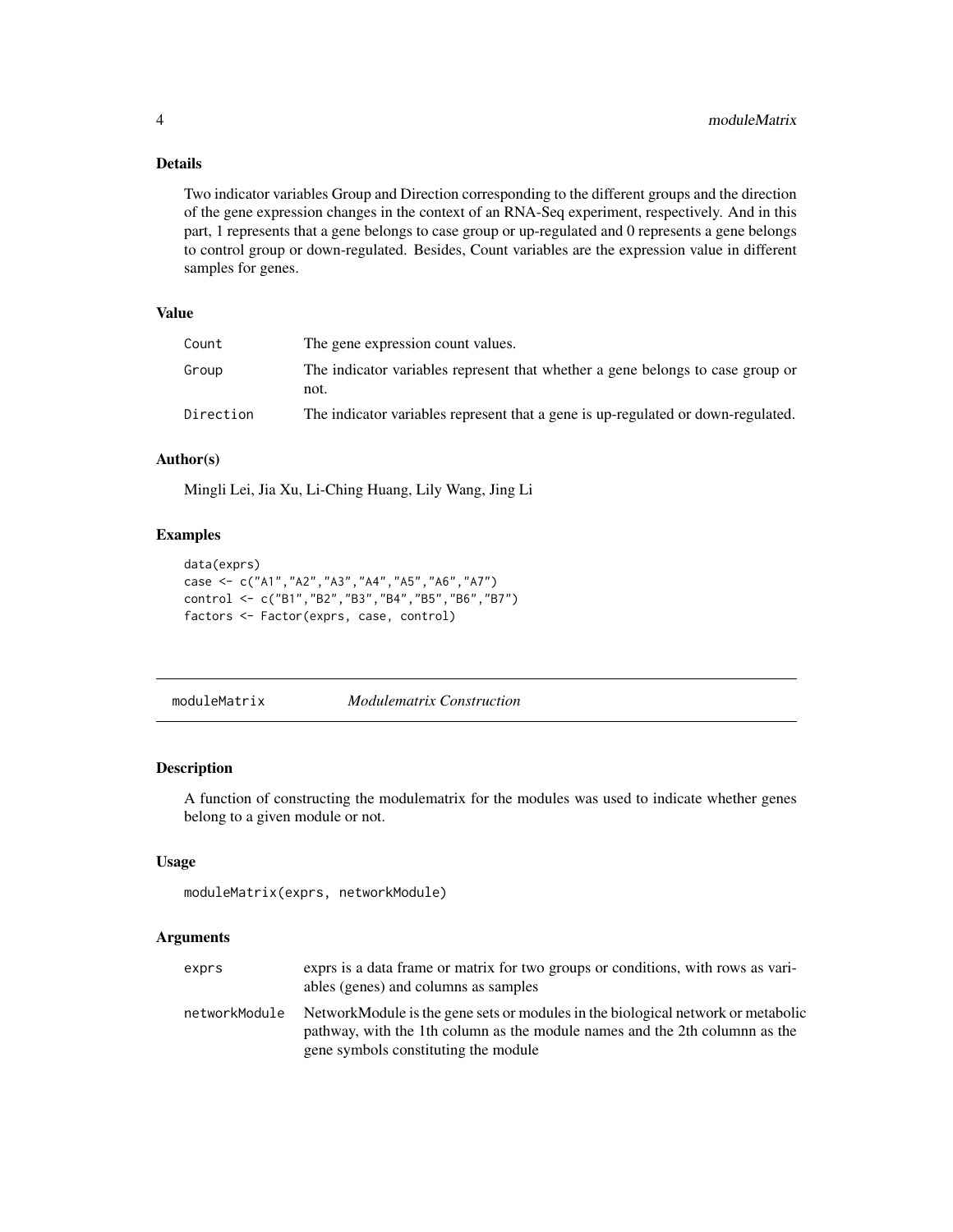#### <span id="page-4-0"></span> $n$ bGLM  $\sim$  5

## Details

Modulematrix is a matrix, in which the indicator variables 1 or 0 represent whether a gene belong to a given module or not.

#### Author(s)

Mingli Lei, Jia Xu, Li-Ching Huang, Lily Wang, Jing Li

#### Examples

```
data(exprs)
data(networkModule)
modulematrix <- moduleMatrix(exprs,networkModule)
```
<span id="page-4-1"></span>nbGLM *Identify Differential Expression Modules Based on the Generalized Linear Model*

#### Description

The algorithm identify differential expression modules using Generalized Linear Model (GLM) for differential expression analysis in RNA-Seq data, and in the model two indicator variables Group and Module are adopted to fit the GLM.

#### Usage

```
nbGLM(factors, N, networkModule, modulematrix, distribution = c("poisson", "NB")[1])
```
## Arguments

| factors       | Factors with three variables including Count, Group, Direction.                                                                                                                                         |
|---------------|---------------------------------------------------------------------------------------------------------------------------------------------------------------------------------------------------------|
| Ν             | The total sample sizes.                                                                                                                                                                                 |
| networkModule | NetworkModule is the gene sets or modules in the biological network or metabolic<br>pathway, with the 1th column as the module names and the 2th columnn as the<br>gene symbol constituting the module. |
| modulematrix  | Modulematrix is a matrix, in which the indicator variables 1 or 0 represent<br>whether a gene belong to a given module or not.                                                                          |
| distribution  | a character string indicating the distribution of RNA-Seq count value, default is<br>'NB'.                                                                                                              |

#### Details

The GLM method was determined by the distribution of RNA-Seq count value including Poisson and Negative Binomial distribution, and there are two indicator variables Group and Module, Module=1 when a gene belongs to the module and Module= 0 otherwise; Group=1 for case values and Group=0 for control values. Group \* Module represents the interaction effects between Group and Module, and the significance of a module is decided by the interaction and adjusted p-values are calculated to correct for multiple testing.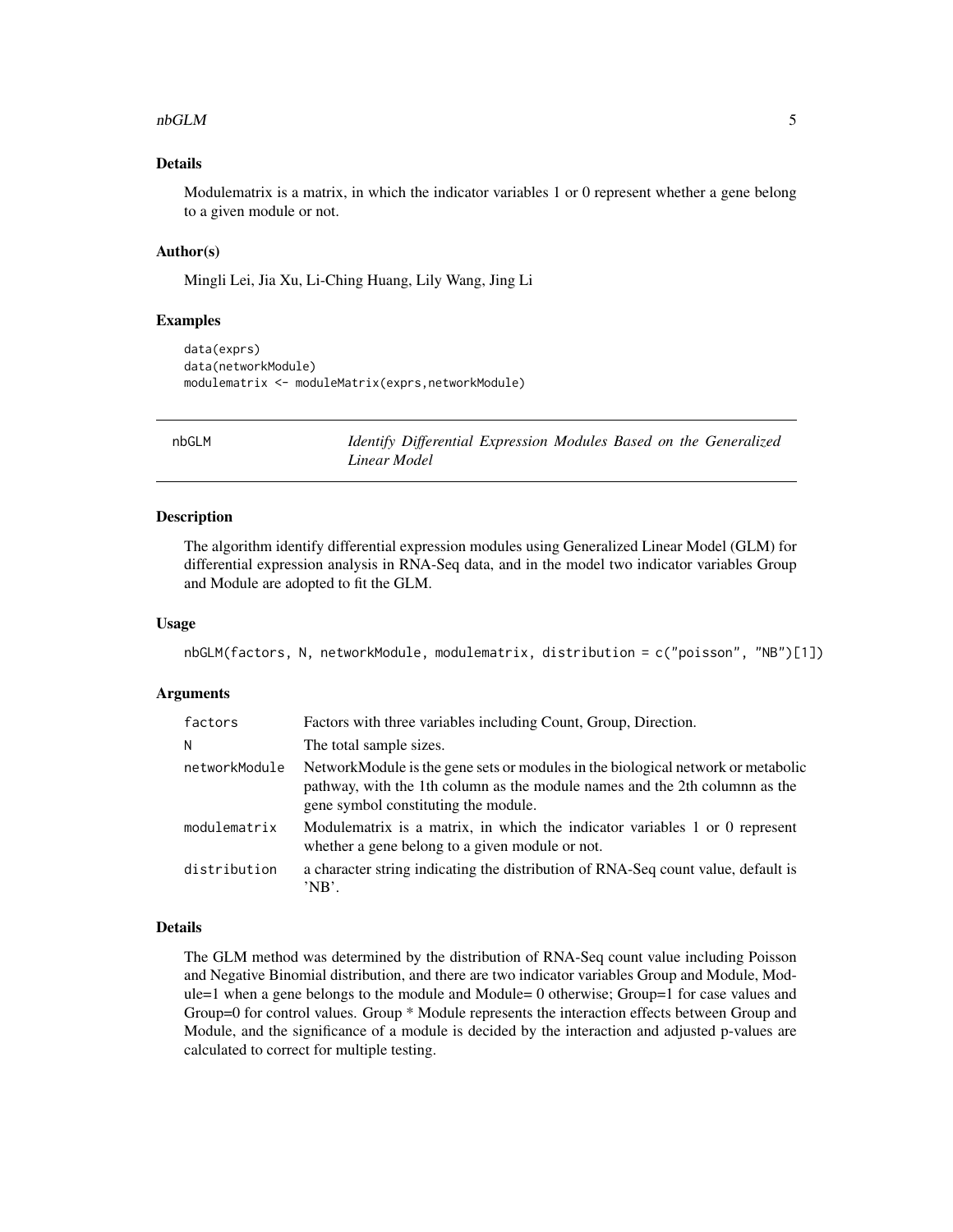## <span id="page-5-0"></span>Value

The nominal pvalue and FDR for the significance of each gene set or module.

## Author(s)

Mingli Lei, Jia Xu, Li-Ching Huang, Lily Wang, Jing Li

## See Also

glm()

## Examples

```
data(exprs)
data(networkModule)
case <- c("A1","A2","A3","A4","A5","A6","A7")
control <- c("B1","B2","B3","B4","B5","B6","B7")
factors <- Factor(exprs, case, control)
modulematrix <- moduleMatrix(exprs,networkModule)
Result <- nbGLM(factors, 14, networkModule, modulematrix, distribution = "NB")
```
<span id="page-5-1"></span>nbGLMdir *Identify Differential Expression Modules Based on the GLM Model with Up or Down-regulated Change*

## Description

The algorithm identify differential expression modules using Generalized Linear Model (GLM) for differential expression analysis in RNA-Seq data, and in the model three indicator variables Group, Module and Direction are adopted to fit the GLM.

## Usage

nbGLMdir(factors, N, networkModule, modulematrix, distribution = c("poisson", "NB")[1])

#### Arguments

| factors       | Factors with three variables including Count, Group, Direction.                                                                                                                                         |
|---------------|---------------------------------------------------------------------------------------------------------------------------------------------------------------------------------------------------------|
| N             | The total sample size.                                                                                                                                                                                  |
| networkModule | NetworkModule is the gene sets or modules in the biological network or metabolic<br>pathway, with the 1th column as the module names and the 2th columnn as the<br>gene symbol constituting the module. |
| modulematrix  | Modulematrix is a matrix, in which the indicator variables 1 or 0 represent<br>whether a gene belong to a given module or not.                                                                          |
| distribution  | a character string indicating the distribution of RNA-Seq count value, default is<br>'NB'.                                                                                                              |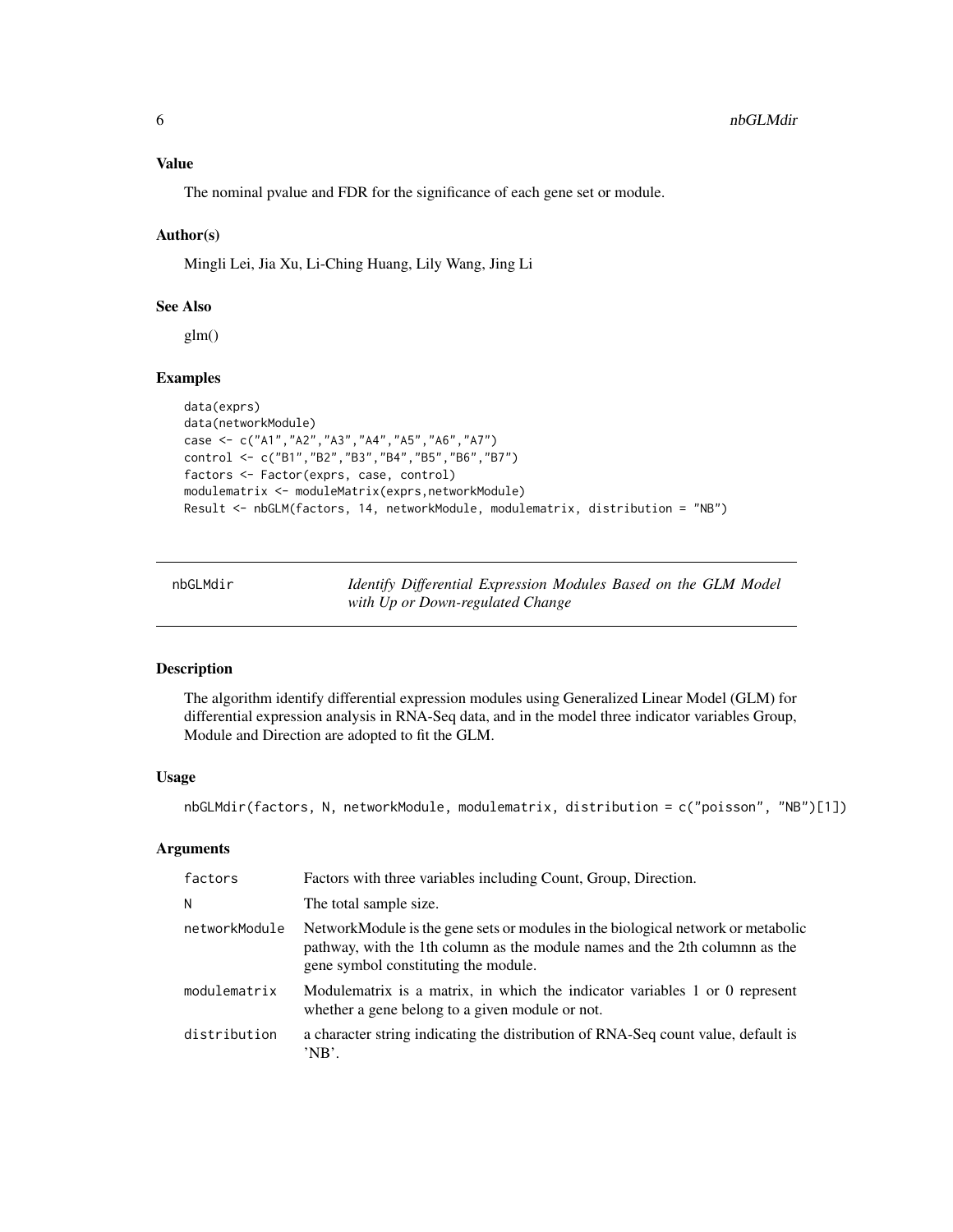#### <span id="page-6-0"></span>Details

The GLM method was determined by the distribution of RNA-Seq count value, such as poisson or negative binomial, and there are three indicator variables Group, Module and Direction. Module=1 when a gene belongs to the module and Module= 0 otherwise; Group=1 for case values and Group=0 for control values; Direction=1 for up-regulated and Direction=-1 for down-regualted. Group \* Module \* Direction represents the interaction effects between Group, Module and Direction.

#### Value

The nominal pvalue and FDR for the significance of each gene set or module.

#### Author(s)

Mingli Lei, Li-Ching Huang

#### See Also

glm()

## Examples

```
data(exprs)
data(networkModule)
case <- c("A1","A2","A3","A4","A5","A6","A7")
control <- c("B1","B2","B3","B4","B5","B6","B7")
factors <- Factor(exprs, case, control)
modulematrix <- moduleMatrix(exprs,networkModule)
Result <- nbGLMdir(factors, 14, networkModule, modulematrix,distribution="NB")
```
<span id="page-6-1"></span>nbGLMdirperm *Identify Differential Expression Modules Based on the GLM Method by Shuffling the Phenotypic Variables*

#### Description

Identify differential expression modules based on the Generalized Linear Model(GLM), including Group, Module and Direction variables, then generate the empirical null distribution for the statistic z-values and calculate a empirical estimate of p-value of each module in the permutation null distribution by shuffling the phenotypic variables.

#### Usage

```
nbGLMdirperm(exprs, case, control, factors,
            networkModule, modulematrix, N,
distribution = c("poisson", "NB")[1])
```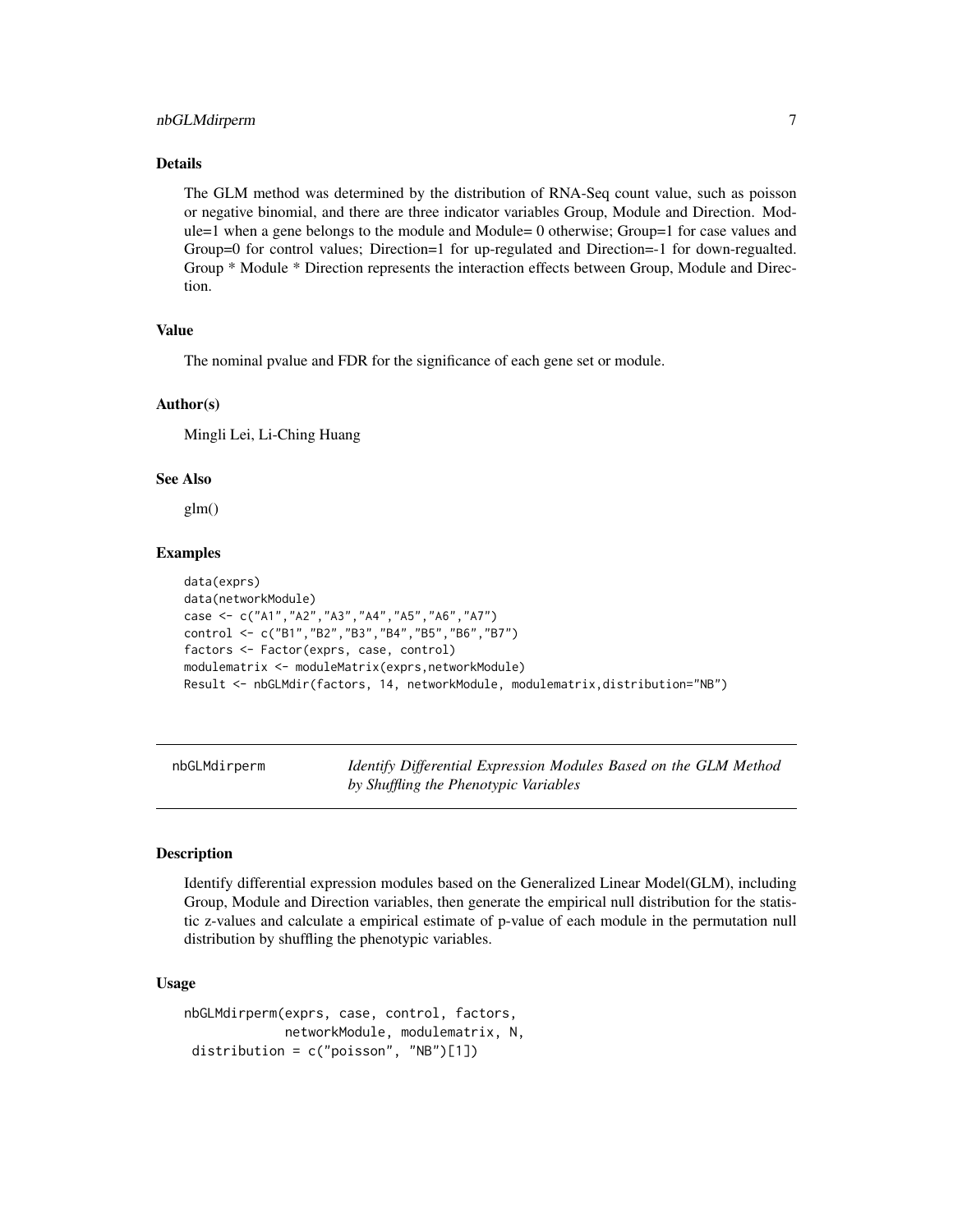## Arguments

| exprs         | exprs is a data frame or matrix for two groups or conditions, with rows as vari-<br>ables (genes) and columns as samples.                                                                               |
|---------------|---------------------------------------------------------------------------------------------------------------------------------------------------------------------------------------------------------|
| case          | case is the sample names in case groups.                                                                                                                                                                |
| control       | control is the sample names in control groups.                                                                                                                                                          |
| factors       | Factors with three variables including Count, Group, Direction.                                                                                                                                         |
| networkModule | NetworkModule is the gene sets or modules in the biological network or metabolic<br>pathway, with the 1th column as the module names and the 2th columnn as the<br>gene symbol constituting the module. |
| modulematrix  | Modulematrix is a matrix, in which the indicator variables 1 or 0 represent<br>whether a gene belong to a given module or not.                                                                          |
| N             | permutation times. If N>0, the permutation step will be implemented. The<br>default value for $N$ is 0.                                                                                                 |
| distribution  | a character string indicating the distribution of RNA-Seq count value, default is<br>'NB'.                                                                                                              |

## Details

The GLM method was determined by the distribution of RNA-Seq count value including poisson and Negative Binomial distribution, and there are three indicator variables Group, Module and Direction, in which Module=1 when a gene belongs to the module and Module= 0 otherwise; Group=1 for case values and Group=0 for control values;Direction=1 for up-regulated and Direction=-1 for down-regualted. We therefore construct the contrast vector to test the null hypothesis by fitting the GLM and then focus on the interaction term Group\*Module\*Direction. Then the samples between the two conditions will be disturbed and by shuffling the phenotypic variables, we can generate the empirical null distribution for each module. Repeat the above process for N times. Pool all the z score together to form a null distribution of z-value. The corresponding statistical significance (p-value) is estimated against null statistics.

## Value

The matrix for the sigificance of each module in differential expression analysis.

## Author(s)

Mingli Lei, Jia Xu, Li-Ching Huang, Lily Wang, Jing Li

#### See Also

glm()

## Examples

```
data(exprs)
data(networkModule)
case <- c("A1","A2","A3","A4","A5","A6","A7")
control <- c("B1","B2","B3","B4","B5","B6","B7")
```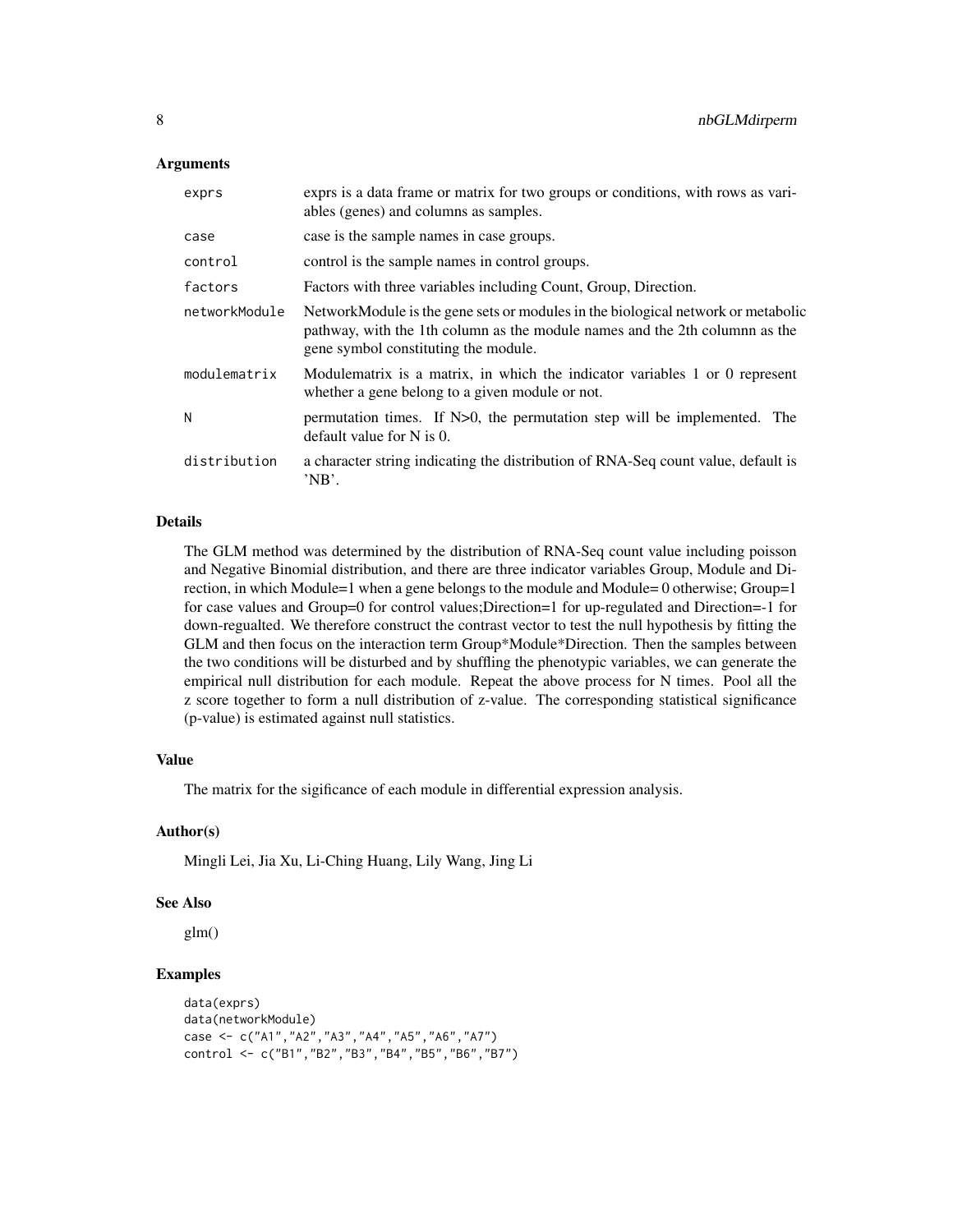```
factors <- Factor(exprs, case, control)
modulematrix <- moduleMatrix(exprs,networkModule)
result <- nbGLMdirperm(exprs,case,control,factors,
                      networkModule, modulematrix,
   5, distribution="NB")
```
networkModule *NetworkModule*

## Description

Different gene sets or modules in the biological network or metabolic pathway.

## Usage

data(networkModule)

## Details

In this networkModule, there are five modules consist of different genes.

#### Author(s)

Mingli Lei, Jia Xu, Li-Ching Huang, Lily Wang, Jing Li

## Examples

data(networkModule)